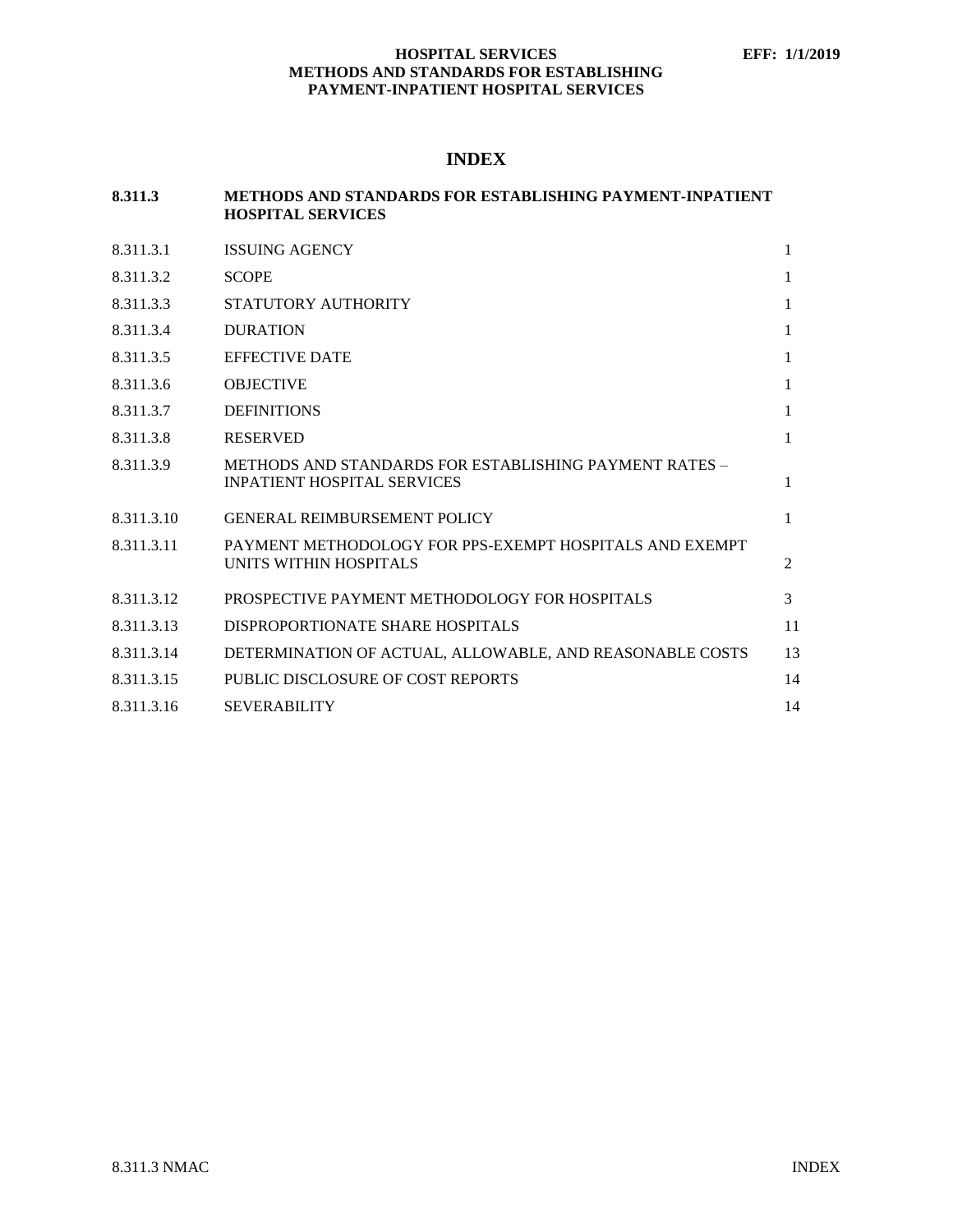### **TITLE 8 SOCIAL SERVICES CHAPTER 311 HOSPITAL SERVICES PART 3 METHODS AND STANDARDS FOR ESTABLISHING PAYMENT-INPATIENT HOSPITAL SERVICES**

<span id="page-1-0"></span>**8.311.3.1 ISSUING AGENCY:** Human Services Department (HSD). [8.311.3.1 NMAC - Rp, 8.311.3.1 NMAC, 6/1/2016]

<span id="page-1-1"></span>**8.311.3.2 SCOPE:** This rule applies to the general public. [8.311.3.2 NMAC - Rp, 8.311.3.2 NMAC, 6/1/2016]

<span id="page-1-2"></span>**8.311.3.3 STATUTORY AUTHORITY:** The New Mexico medicaid program and other health care programs are administered pursuant to regulations promulgated by the federal department of health and human services under the Social Security Act as amended or by state statute. See Section 27-2-12 *et seq* NMSA 1978. [8.311.3.3 NMAC - Rp, 8.311.3.3 NMAC, 6/1/2016]

<span id="page-1-3"></span>**8.311.3.4 DURATION:** Permanent.

[8.311.3.4 NMAC - Rp, 8.311.3.4 NMAC, 6/1/2016]

<span id="page-1-4"></span>**8.311.3.5 EFFECTIVE DATE:** June 1, 2016, unless a later date is cited at the end of a section. [8.311.3.5 NMAC - Rp, 8.311.3.5 NMAC, 6/1/2016]

<span id="page-1-5"></span>**8.311.3.6 OBJECTIVE:** The objective of this rule is to provide instructions for the service portion of the New Mexico medical assistance programs. [8.311.3.6 NMAC - Rp, 8.311.3.6 NMAC, 6/1/2016]

<span id="page-1-6"></span>**8.311.3.7 DEFINITIONS: [RESERVED]**

<span id="page-1-7"></span>**8.311.3.8 [RESERVED]**

<span id="page-1-8"></span>**8.311.3.9 METHODS AND STANDARDS FOR ESTABLISHING PAYMENT RATES - INPATIENT HOSPITAL SERVICES:** The New Mexico title XIX program reimburses appropriately licensed and certified acute care hospitals for inpatient services as outlined in this part. Procedures and policies governing state licensure, certification of providers, utilization review and any other aspect of state regulation of the title XIX program not relating to the method of computing payment rates for inpatient services are not affected by this part. [8.311.3.9 NMAC - Rp, 8.311.3.9 NMAC, 6/1/2016]

<span id="page-1-9"></span>**8.311.3.10 GENERAL REIMBURSEMENT POLICY:** The state of New Mexico human services department (hereinafter called the department) will reimburse inpatient hospital services rendered on or after October 1, 1989 in the following manner:

**A.** Covered inpatient services provided to eligible recipients admitted to in-state acute care hospitals and acute care units on or after October 1, 1989 will be reimbursed at a prospectively set rate, determined by the methodology set forth in 8.311.3.12 NMAC, unless the hospital or unit is classified into one of the prospective payment system (PPS) exempt categories outlined in Subsection C through D below.

**B.** Covered inpatient services provided to eligible recipients admitted to acute care hospitals and acute care units within hospitals located out-of-state or in border areas (Mexico excluded) will be reimbursed at a prospectively set rate as described in Paragraph (16) of Subsection C of 8.311.12 NMAC, unless the hospital or unit is classified into one of the prospective payment system (PPS) exempt categories outlined in Subsections C through D below or at a negotiated rate not to exceed the rate paid by federal programs such as medicare. Negotiation of rates will only be allowed when the department determines that the hospital provides a unique service required by an eligible recipient.

**C.** Inpatient services provided in rehabilitation and specialty hospitals and medicare PPS-exempt distinct part units within hospitals will be reimbursed using the provisions and principles of reimbursement set forth in Public Law 97-248. This legislation, which was effective October 1, 1982, is commonly referred to as TEFRA (Tax Equity and Finance Reduction Act) and is described in 8.311.3.11 NMAC.

**D.** Indian health services hospitals will be reimbursed using a per diem rate established by the federal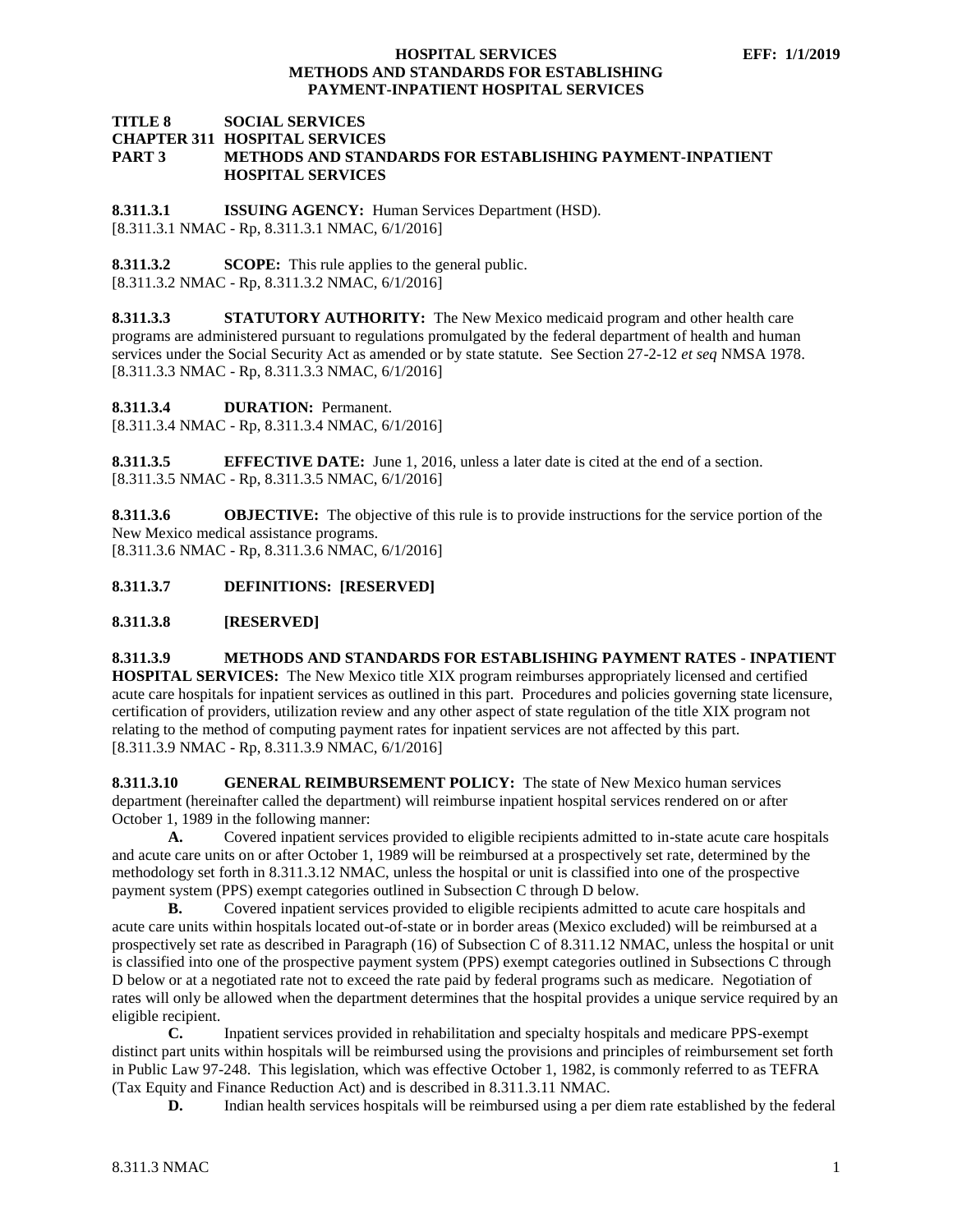government.

**E.** New Mexico providers entering the medical assistance division (MAD) program will be reimbursed at the peer group median rate for the applicable peer group, until such time as a distinct rate can be established, unless the hospital meets the criteria for prospective payment exemption as described in Subsections C through D above.

**F.** All hospitals which meet the criteria in Subsection A of 8.311.3.13 NMAC will be eligible for a disproportionate share adjustment.

**G.** Effective for discharges on or after April 1, 1992, and in accordance with Section 4604 of the Omnibus Budget Reconciliation Act (OBRA) of 1990, the department provides for an outlier adjustment in payment amounts for medically necessary inpatient services involving exceptionally high costs or long lengths of stay for children who have not attained the age of six years in disproportionate share hospitals, and for infants under one year of age in all hospitals, and for individuals of any age in the state teaching hospital. The outlier adjustment for these cases is described in Subsection F of 8.311.3.12 NMAC.

**H.** MAD covered inpatient services provided in specialty hospitals will be reimbursed at an interim rate established by MAD to equal or closely approximate the final payment rates that apply under the cost settlement TEFRA principals. If a provider is not cost settled, the reimbursement rate will be at the provider's cost to charge ratio reported in the provider's most recently filed cost report prior to February 1, 2012. Otherwise, rates are established after considering available cost to charge ratios, payment levels made by other payers, and MAD payment levels for services of similar cost, complexity and duration.

**I.** The reimbursement rates established by MAD using the reimbursement principles stated in 8.311.3 NMAC may be reduced or limited by budget availability at the department's discretion. [8.311.3.10 NMAC - Rp, 8.311.3.10 NMAC, 6/1/2016; A, 1/1/2019]

# <span id="page-2-0"></span>**8.311.3.11 PAYMENT METHODOLOGY FOR PPS-EXEMPT HOSPITALS AND EXEMPT UNITS WITHIN HOSPITALS:**

# **A. Application of TEFRA principles of reimbursement:**

**(1)** The principles and methods identified in Public Law 97-248 provision (TEFRA), effective October 1, 1982, regarding allowable payment for inpatient hospital services, and any subsequent changes to such provision shall be used to determine:

**(a)** the amount payable by the department through its fiscal agent for services covered under the MAD program and provided to eligible recipients; and

**(b)** the manner of payment and the manner of settlement or overpayments and underpayment for inpatient services provided by hospitals for MAD reimbursement purposes, effective for all accounting periods which begin on or after October 1, 1983.

**(2)** The inflation factor used in the calculations will be identical to that used by medicare to update payments to hospitals which are reimbursed using the TEFRA methodology, except for the period October 9, 1991 through September 30, 1992, for which the inflation factor will be half percent for urban hospitals and one and a half percent for rural hospitals.

**(3)** In accordance with Section 1902 (s)(3) of the Social Security Act effective July 1, 1991, the TEFRA rate of increase limit for inpatient hospital services will not apply to the delivery of such services to any individual who has not attained their first birthday, (or in the case of such an individual who is an inpatient on his first birthday until such individual is discharged).

**B. Appeals:**

**(1)** Hospitals may appeal the target rate and application of same, if circumstances beyond the hospitals' control have caused the reimbursement rates to fall at least five percent below actual allowable costs.

**(2)** Such appeals must be filed in writing within 180 calendar days of the notice of final settlement and must contain sufficient supporting documentation to demonstrate that the circumstances causing the situation were not within the control of the hospital and that the continued imposition of the target rate would cause a significant financial hardship.

**(3)** The department shall review the supporting documentation and, if appropriate, grant an exemption from or modification of the target rate. The department's determination on the merits of the appeal will be made within 180 calendar days of receipt of the appeal request, although the state may make a determination to extend such period to a specified date as necessary.

[8.311.3.11 NMAC - Rp, 8.311.3.11 NMAC, 6/1/2016]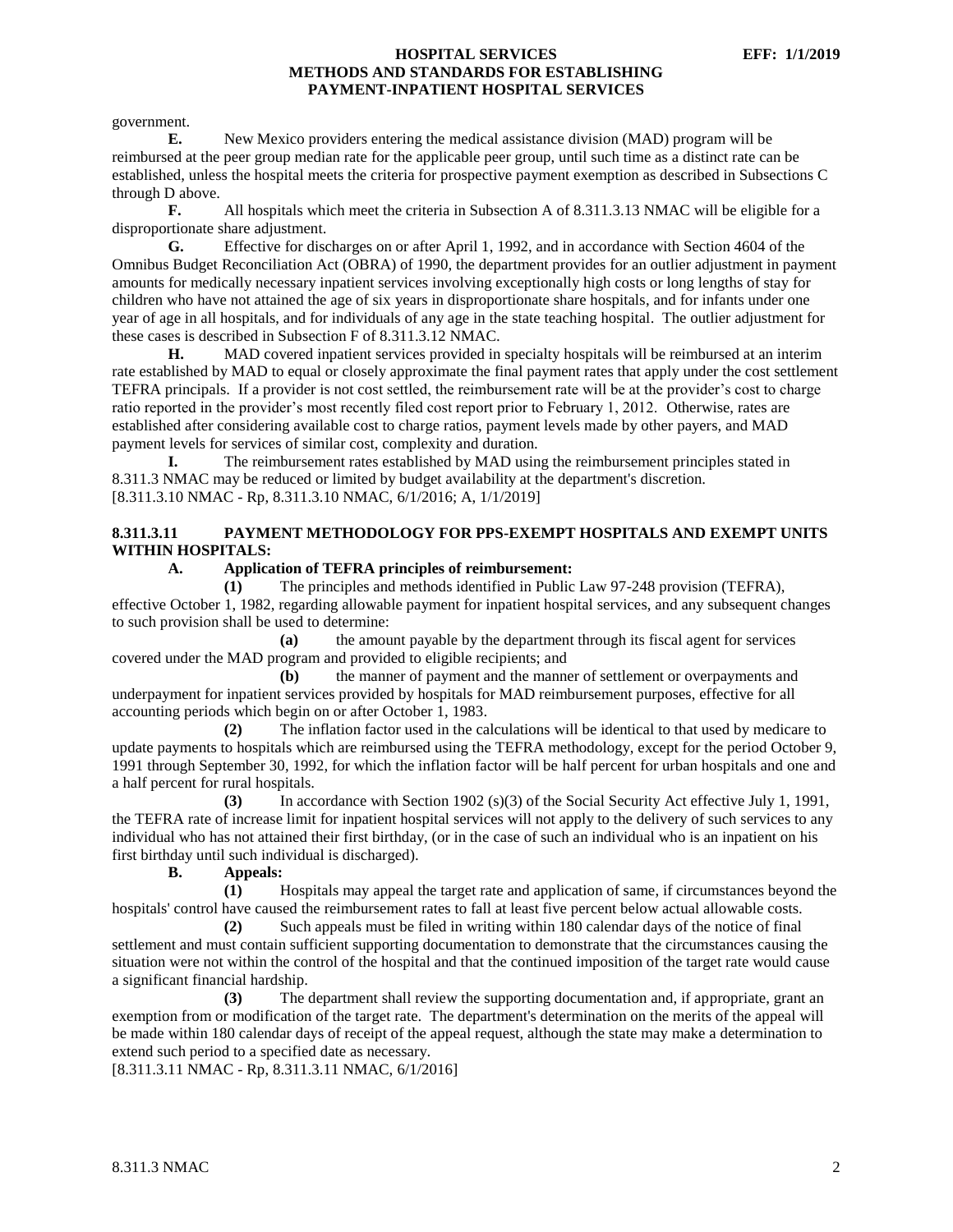# <span id="page-3-0"></span>**8.311.3.12 PROSPECTIVE PAYMENT METHODOLOGY FOR HOSPITALS:** Payment for all

covered inpatient services rendered to eligible recipients admitted to acute care hospitals (other than those identified in Subsections C through D of 8.311.3.10 NMAC) on or after October 1, 1989 shall be made based on a prospective payment approach which compensates hospitals an amount per discharge for discharges classified according to the diagnosis related group (DRG) methodology. The prospective rates for each hospital's MAD discharges will be determined by the department in the manner described in the following subsections.

# **A. Services included in or excluded from the prospective payment rate:**

**(1)** Prospective payment rates shall constitute payment in full for each MAD discharge. Hospitals may not separately bill the eligible recipient or the MAD program for medical services rendered during an inpatient stay, except as described below. Hospitals may submit a claim for payment only upon the final discharge of an eligible recipient or upon completion of the transfer of the eligible recipient to another acute care hospital.

**(2)** The prospective payment rate shall include all services provided to hospital inpatients. These services shall include all items and non-physician services furnished directly or indirectly to hospital inpatients, such as:

- **(a)** laboratory services;
- **(b)** pacemakers and other prosthetic devices, including lenses and artificial limbs,

knees and hips;

**(c)** radiology services, including computed tomography (CT) or magnetic resonance imaging (MRI) scans furnished to an eligible recipient by a physician's office, other hospital or radiology clinic;

**(d)** transportation (including transportation by ambulance) to and from another hospital or freestanding facility to receive specialized diagnostic or therapeutic services.

**(3)** Services which may be billed separately include:

**(a)** ambulance service when the eligible recipient is transferred from one hospital to another and is admitted as an inpatient to the second hospital;

**(b)** physician services furnished to an individual eligible recipient.

# **B. Computation of DRG relative weights:**

**(1)** Relative weights used for determining rates for cases paid by DRG under the state plan shall be derived, to the greatest extent possible, from New Mexico MAD hospital claim data. All such claims are included in the relative weight computation, except as described below.

**(2)** Hospital claim data for discharges occurring from January 1, 1985 through approximately the end of calendar year 1988 are included in the computation and prepared as follows:

**(a)** claims are edited to merge interim bills from the same discharge;

**(b)** all MAD inpatient discharges will be classified using the DRG methodology, a patient classification system that reflects clinically cohesive groupings of inpatient cases which consume similar amounts of hospital resources; claims are assigned to appropriate DRGs using DRG grouper software;

**(c)** claims included in the computation of DRG relative weights were restricted to those claims for cases to be included in the proposed PPS; claims for services provided in PPS-exempt hospitals or units (or for services otherwise exempt from the PPS) were not used to compute DRG relative weights.

**(3)** Charges for varying years are adjusted to represent a common year through application of inflation indices as described in Paragraph (8) of Subsection C of 8.311.3.12 NMAC.

**(4)** Initial relative weights are computed by calculation of the average MAD charge for each DRG category divided by the average charge for all DRGs.

**(5)** Where the New Mexico MAD-specific claims and charge data are insufficient to establish a stable relative weight, a relative weight is imported from other sources such as the CHAMPUS or medicare prospective payment systems. Weights obtained from external sources are normalized so that the overall case mix is 1.0.

**(6)** The relative weights computed as described above shall remain in effect until the next year. At that time, the relative weights will be recalculated using the DRG grouper version similar to the one in use by medicare.

#### **C. Computation of hospital prospective payment rates:**

**(1) Rebasing of rates:** Beginning October 1, 1997, the department discontinued the rebasing of rates every three years. Hospital rates in effect October 1, 1996 were updated by the most current market basket index (MBI) as determined by the centers for medicare and medicaid services (CMS) for rates effective October 1, 1997 and succeeding years. Thereafter, pursuant to budget availability and at the department's discretion, the application of the MBI inflation factor will be reviewed based upon economic conditions and trends. A notice will be sent annually, informing the provider if an MBI increase or a percentage up to the MBI is planned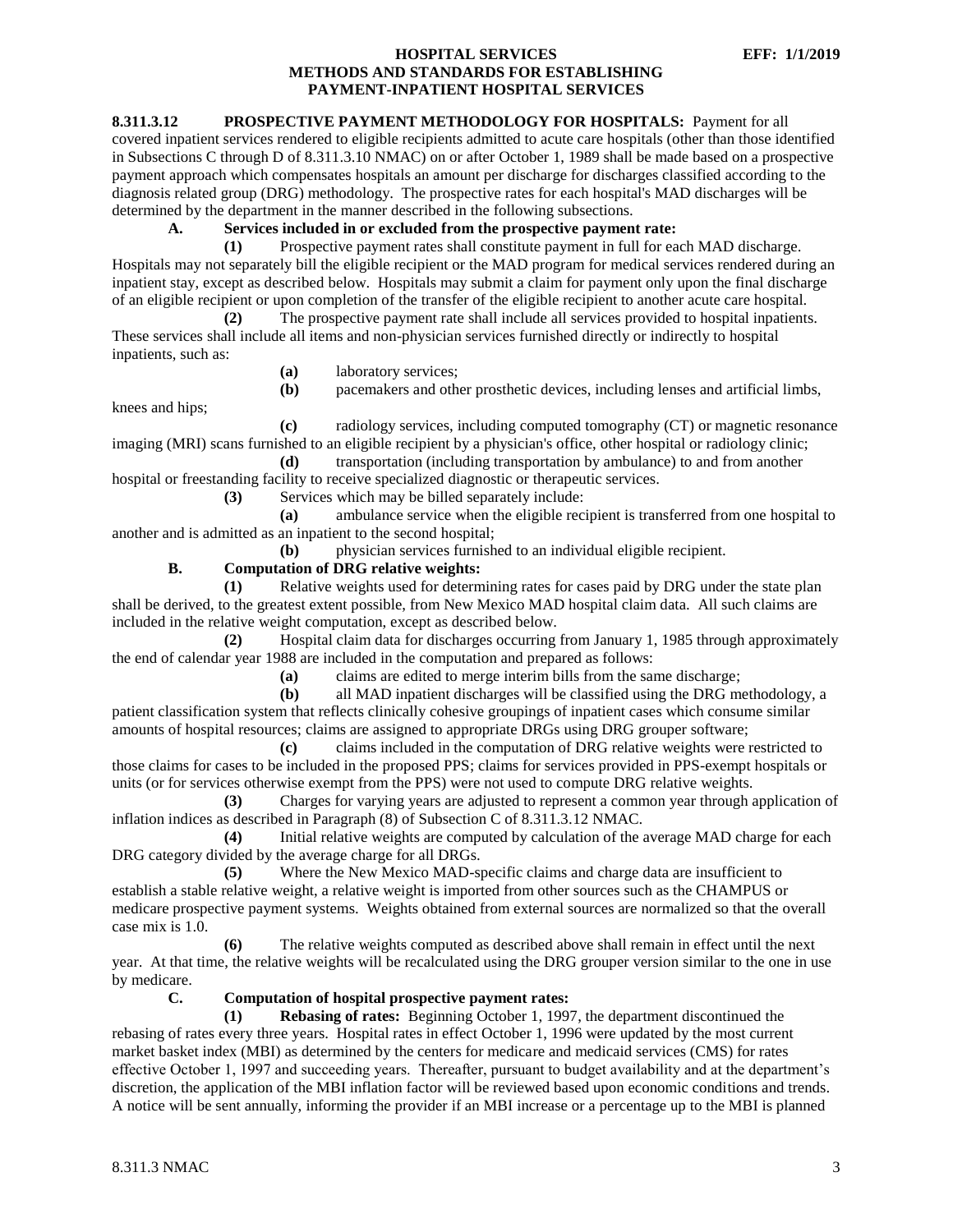for the year. Comments will be accepted by the department prior to making a final decision.

#### **(2) Base year discharge and cost data:**

**(a)** The state's fiscal agent will provide the department with MAD discharges for the provider's last fiscal year which falls in the calendar year prior to year one.

**(b)** The state's audit agent will provide MAD costs incurred, reported, audited, or desk audited for the same period.

**(c)** To calculate the total reimbursable inpatient operating costs from the cost and discharge data described above, the department will:

**(i)** exclude estimated outlier discharges and costs as described in Paragraph (4) of Subsection C of 8.311.3.12 NMAC;

**(ii)** exclude pass-through costs, as identified in the TEFRA provisions and further defined in Paragraph (3) of Subsection C of 8.311.3.12 NMAC below.

**(3) Definition of excludable costs per discharge; reduction of excludable capital costs:**

**(a)** The approach used by the department to define excludable costs parallels medicare's approach. Excludable costs are defined according to the PPS or TEFRA methodology and include such costs as those associated with capital, organ acquisition, and certified nurse anesthetists.

**(b)** The pass-through capital costs identified using TEFRA provisions will be reduced in a manner similar to that employed by the medicare PPS. For example, excludable capital costs for fiscal year 1989 will be reduced by fifteen percent as required by Section 4006 of the Omnibus Budget Reconciliation Act of 1987. However, any such reduction to pass-through capital costs will only apply to those costs incurred after October 1, 1989.

**(4) Outlier adjustment factors:** Hospital-specific outlier adjustment factors will be used to deduct outlier costs and cases from the total MAD inpatient operating costs and cases used in rate setting. These factors will be determined by using actual claim and cost data for outlier cases for the base year period. Only claims for cases to be paid by DRG will be included in the analysis used to determine this estimate. The definition of an outlier case can be found in Paragraph (1) of Subsection F of 8.311.3.12 NMAC.

**(5) Calculation of base year operating cost per discharge:** The total reimbursable inpatient operating cost (excluding pass-through costs and estimated outlier costs) is divided by the hospital's number of non-outlier MAD discharges to produce the base year operating cost per discharge. The base rate methodology is described below:

| $BYOR =$ |                           | OC/D                                                             |
|----------|---------------------------|------------------------------------------------------------------|
| $BYOR =$ |                           | base year operating cost per discharge                           |
| OC.      | $\mathbf{r} = \mathbf{r}$ | total Title XIX inpatient operating cost for the base year, less |
|          | atod outlier costs        |                                                                  |

excludable costs and estimated outlier costs

 $D = MAD$  discharges for the hospital's base year as provided by the department's fiscal agent, less estimated outlier cases

**(6) Possible use of interim base year operating cost per discharge rate:**

**(a)** If the fiscal agent and audit agent have not provided the department with a hospital's base year discharges and costs as of June 1 prior to year one, the department will develop an interim operating cost per discharge base rate. This rate will be developed according to the normal base rate methodology, but using costs and discharges for the fiscal year prior to the base year.

**(b)** When an interim rate is developed, the operating costs per discharge are first multiplied by an inflation index (as described in Paragraph (8) of Subsection C of 8.311.3.12 NMAC) to bring the costs to the midpoint of the base year. When the provider's actual base year costs and discharges become available, the department will calculate a final base year operating cost per discharge using the normal base rate methodology. The rate that is computed from the final base year operating costs per discharge will apply to all discharges in year one, retroactive to the effective date of the interim rate.

#### **(7) Prohibition against substitution or rearrangement of base year cost reports:**

**(a)** A hospital's base year cost reports cannot be substituted or rearranged once the department has determined that the actual cost submission is suitable. A submission shall be deemed suitable 180 calendar days from the date of the notice of proposed rate (NPR) issued by the state's intermediary in the absence of an appeal by the hospital to the intermediary and the state.

**(b)** In the event of such an appeal, the state must make a written determination on the merits of the appeal within 180 calendar days of receipt, although the state may make a determination to extend such period to a specified date as necessary. Once such an appeal has been determined, the resulting base cost will be effective retroactively to year one and will not be changed until subsequent rebasing of all hospitals has been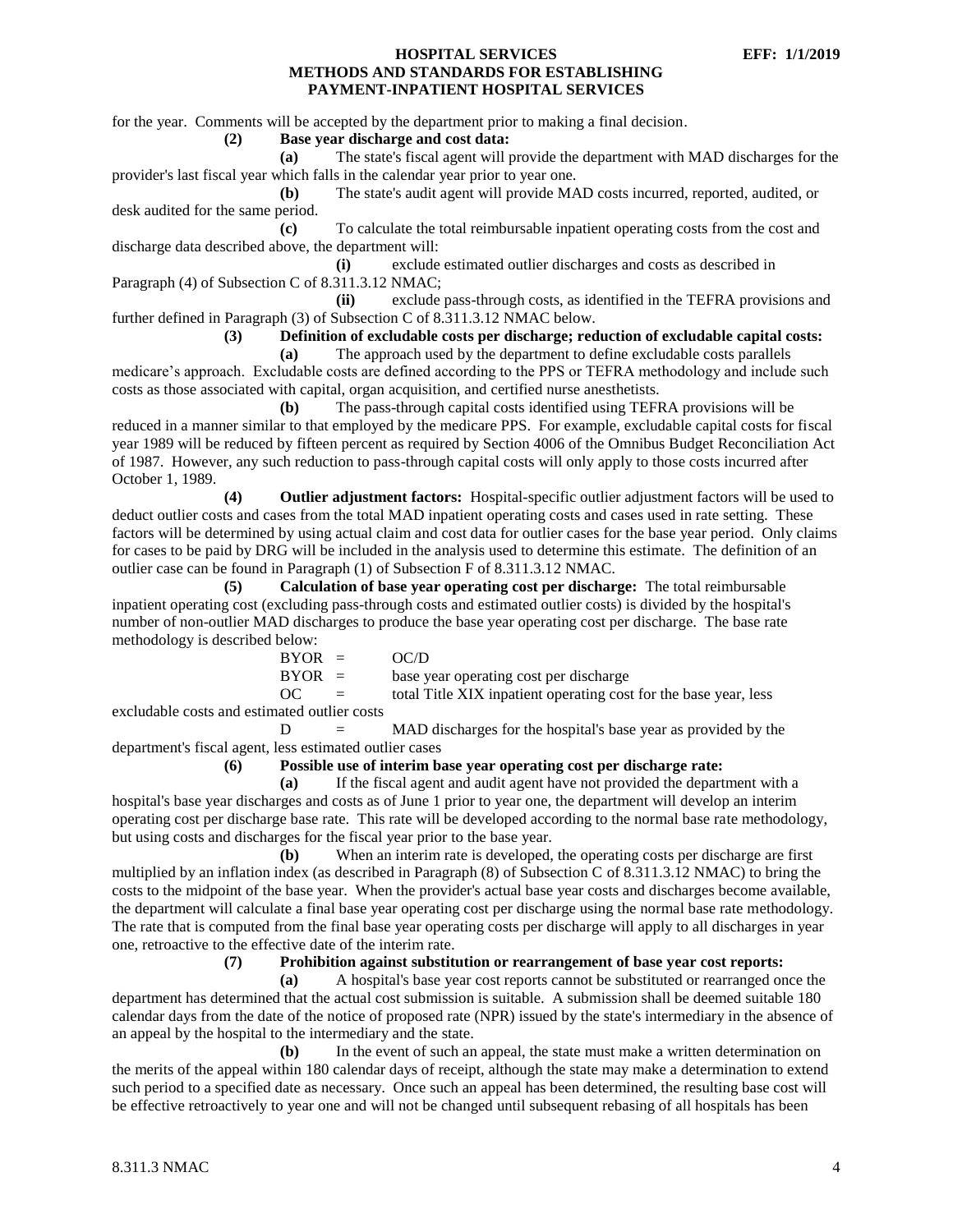completed.

#### **(8) Application of inflation factors:**

**(a)** The inflation factors used to update operating costs per discharge will be identical to those established by congress and adopted for use by CMS to update medicare inpatient prospective payment rates. The medicare prospective payment update factor (MPPUF) is determined by CMS, usually on an annual basis, and may differ depending upon the hospital type (urban, large urban, or rural) as defined by CMS.

**(b)** Each hospital's base year operating cost per discharge will be indexed up to the common point of December 31 falling prior to year one, using the applicable medicare prospective payment update factors (MPPUF) for that hospital for that period. That is, the inflation factors used will be identical to those established by congress and adopted for use by CMS to update medicare inpatient prospective payment rates, including any established differential for urban and rural hospitals. Then this value will be indexed using the applicable MPPUF corresponding to the period beginning October 1 (prior to year one) and ending with the midpoint of operating year one. For years two and three, the inflation factors will be the applicable MPPUF as specified by CMS.

**(c)** For the period October 9, 1991, through September 30, 1992, an exception to (a) and (b) above was made. The inflation factor used to update rates for that period is half percent for urban hospitals and one and a half percent for rural hospitals.

**(9) Case-mix adjustments for base year operating cost per discharge rate:**

**(a)** The department will adjust the operating cost per discharge rate to account for case-mix changes, based on the classification of inpatient hospital discharges according to the DRG methodology established and used by the medicare program.

**(b)** For each DRG, the department determines a relative value (the DRG relative weight) which reflects the charges for hospital resources used for the DRG relative to the average charges of all hospital cases. The department's methodology for computing DRG relative weights was discussed earlier in Subsection B of 8.311.3.12 NMAC. Case-mix adjustments will be computed using the methodology described below.

**(c) Case-mix computation:** Each base year, a hospital's case-mix index will be computed by the department and its fiscal agent as follows:

**(i)** all MAD discharges are assigned to appropriate DRGs;

**(ii)** the case-mix index is computed for each hospital by summing the products of the case frequency and its DRG weight and dividing this sum by the total number of title XIX cases at the hospital.

**(d)** The case-mix adjustment is applied to the base year operating cost per discharge as described in Subparagraph (e) of Paragraph (10) of Subsection C of 8.311.3.12 NMAC below.

#### **(10) Limitations on operating cost prospective per discharge rates:**

**(a)** Limitations on operating cost prospective base rates will be imposed using a peer group methodology. Effective October 1, 1989, hospitals will be placed in one of six possible peer groups (teaching, referral, regional, low-volume regional, community and low-volume community) based on the following criteria: bed size, case-mix, services available, population served, location, trauma designation, teaching status, and low-volume (i.e. less than 150 MAD discharges per year.)

**(b)** At the time of the next rebasing year following October 1, 1989, the criteria regarding low-volume utilization was dropped along with the low-volume peer groups, thus leaving four possible peer groups for assignment (teaching, referral, regional and community).

**(c)** The department will determine the peer group assignment of each hospital, and appeal of such assignment will be allowed only as described in Paragraph (1) of Subsection D of 8.311.3.12 NMAC.

**(d)** A ceiling on allowable operating costs will be set at one hundred ten percent of the median of costs for all hospitals in the peer group, after application of each hospital's case mix and indexing of the cost from the hospital's fiscal year end to a common point of December 31. These adjustments are made to equalize the status of each hospital for ceiling establishment purposes. The median shall be the midpoint of rates (or the average of the rates of the two hospitals closest to the midpoint).

follows:

**(e)** The case-mix equalization for each hospital in a peer group will be calculated as

| <b>PGR</b> | $=$      | <b>BYOR/CMI</b>                                   |
|------------|----------|---------------------------------------------------|
| <b>PGR</b> | $=$      | hospital rate equalized for peer group comparison |
| $BYOR =$   |          | base year operating cost per discharge            |
| <b>CMI</b> | $\equiv$ | case-mix index in the base year                   |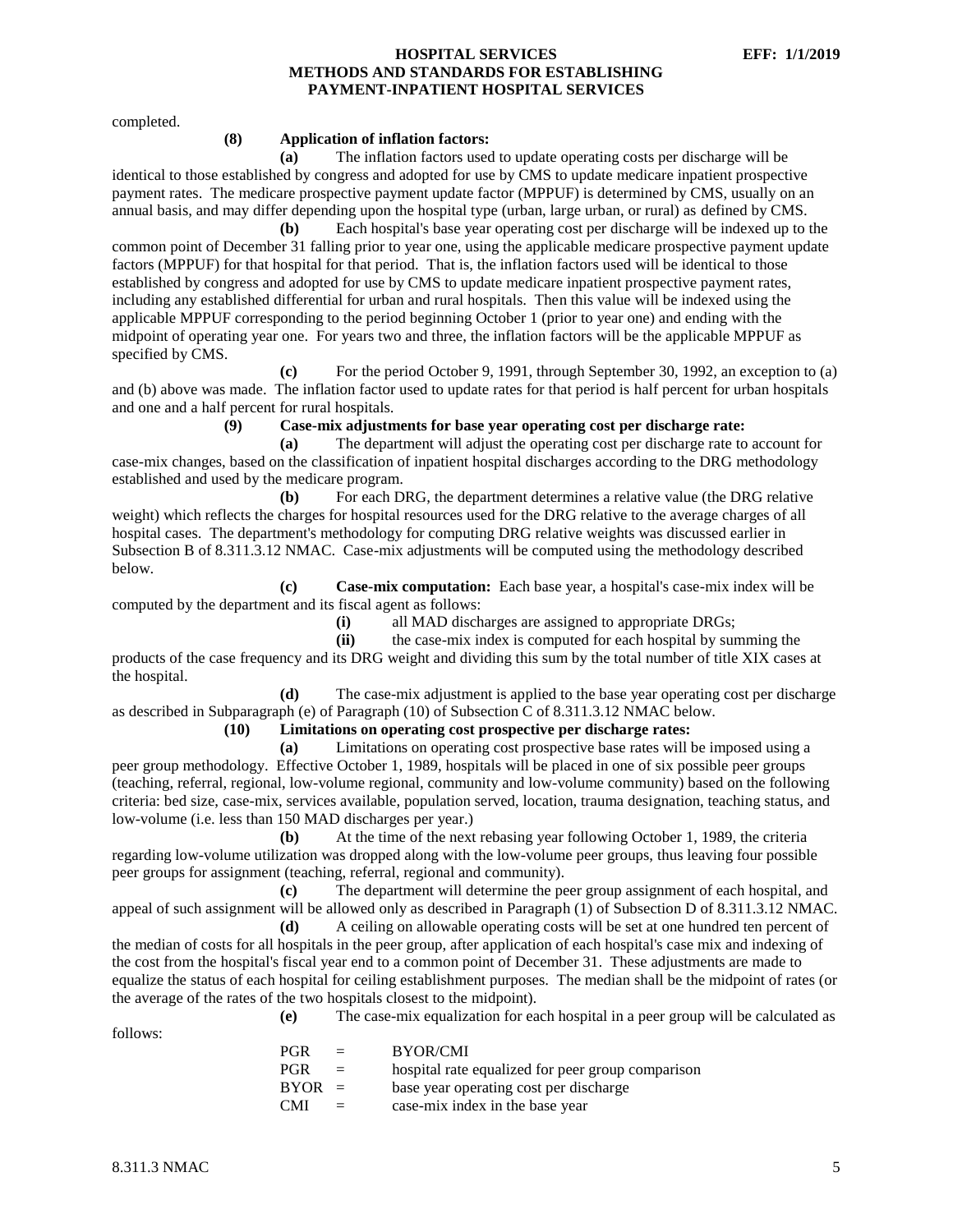**(f)** The allowable operating cost per discharge rate (hospital-specific rate) will be the lower of: **(i)** the ceiling for the hospital's peer group; or **(ii)** the hospital rate resulting from the computation found in Subparagraph (e) of Paragraph (10) of Subsection C of 8.311.3.12 NMAC above. **(11) Computation of prospective operating cost per discharge rate:** The following formulas are used to determine the prospective operating cost per discharge rate for years one, two and three: *Year one*  $PDO1 = HSR x (1 + MPPUF)$ PDO1  $=$  per discharge operating cost rate for year one  $HSR =$  the hospital-specific rate, which is the lower of the peer group ceiling or the hospital's rate, equalized for peer group comparison  $MPPUF =$  the applicable medicare prospective payment update factor as described in Paragraph (8) of Subsection C of 8.311.3.12 NMAC *Year two*  $PDO2 = PDO1 x (1 + MPPUF)$ PDO2 = per discharge operating cost rate for year two PDO1 = per discharge operating cost rate for year one  $MPPUF =$  the applicable medicare prospective payment update factor as described in Paragraph (8) of Subsection C of 8.311.3.12 NMAC *Year three*  $PDO3 = PDO2 \times (1 + MPPUF)$ PDO3 = per discharge operating cost rate for year three PDO2  $=$  per discharge operating cost rate for year two  $MPPUF =$  the applicable medicare prospective payment update factor as described in Paragraph (8) of Subsection C of 8.311.3.12 NMAC. **(12) Computation of excludable cost per discharge rate:** Total MAD excludable cost, as identified in TEFRA, with excludable capital costs reduced as indicated in Paragraph (3) of Subsection C of 8.311.3.12 NMAC, will be paid in the following manner: **(a)** An excludable cost per discharge rate is computed using the following methodology:  $ER = ECP/DCY$ ER = excludable cost per discharge rate  $ECP =$  excludable costs on the hospital's most recently settled cost report prior to the rate year, as determined by the audit agent.  $DCY = MAD$  discharges for the calendar year prior to the rate year, as determined by the department's fiscal agent. **(b)** The retrospective settlement will be determined based on a percentage of the actual allowable amount of MAD excludable costs incurred by a hospital during the hospital's fiscal year as determined by the department. **(13) Computation of prospective per discharge rate:** The excludable cost per discharge, as described in Paragraph (12) of Subsection C of 8.311.3.12 NMAC above, will be added to the appropriate operating per discharge rates to determine the prospective rates. **(14) Effective dates of prospective rates:** Rates were implemented October 1, 1989 and continue to be effective as of October 1 of each year for each hospital. **(15) Effect on prospective payment rates of a change of hospital ownership:** When a hospital is sold or leased, no change is made to the hospital's per discharge rate as a result of the sale or lease transaction. **(16) Rate setting for border-area hospitals:** Border-area hospitals will be reimbursed at median rate (including excludable cost pass-throughs) for the regional peer group. **D. Changes to prospective rates: (1) Appeals:** Hospitals may appeal for a change in the operating component of the prospective payment rate, including a change in peer group assignment, as applicable. For an appeal to be considered, the hospital must demonstrate in the appeal that: **(a)** the following five requirements are satisfied: **(i)** the hospital inpatient service mix for MAD admissions has changed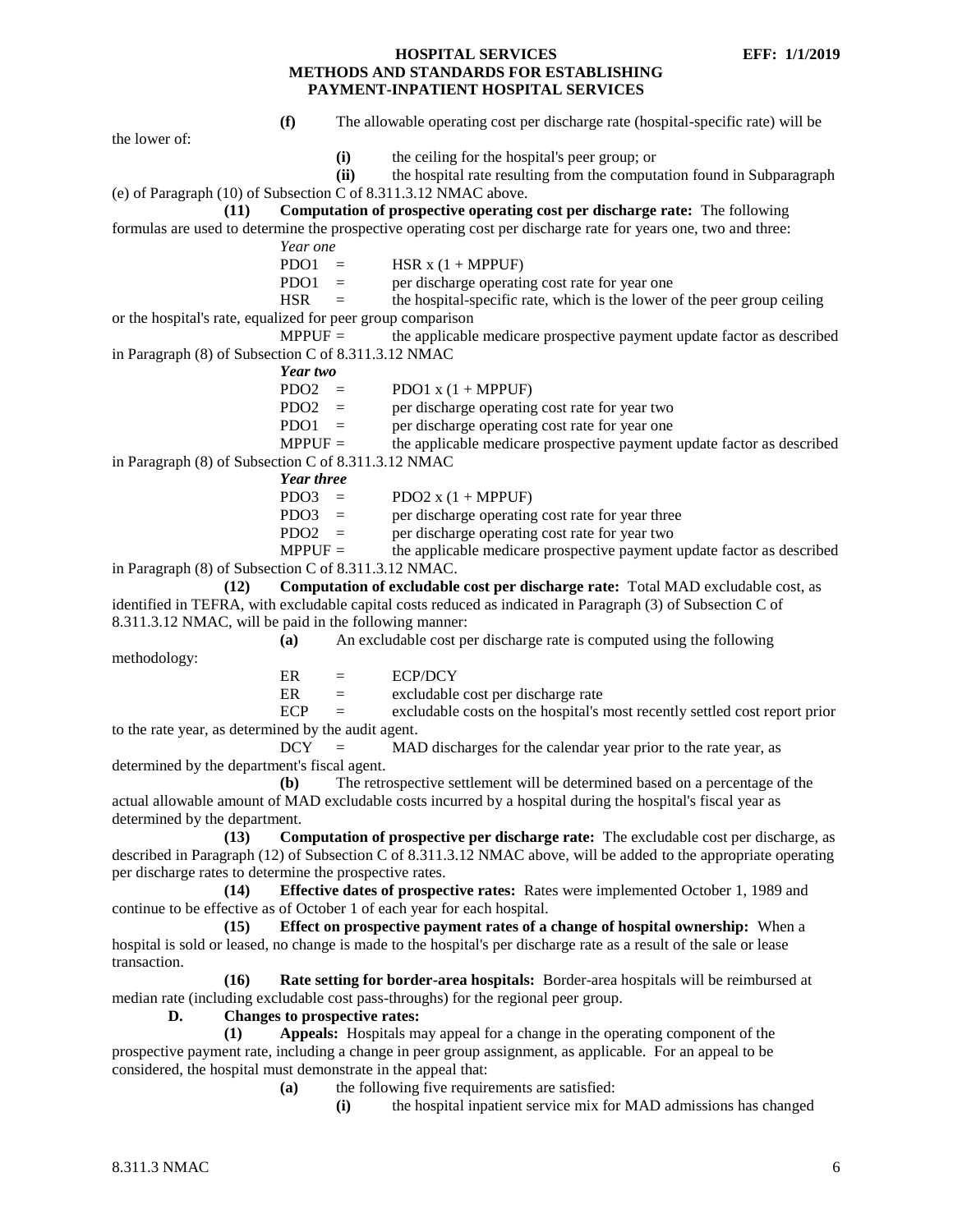due to a major change in scope of facilities and services provided by the hospital;

**(ii)** the change in scope of facilities and services has satisfied all regulatory and statutory requirements which may be applicable, such as facility licensure and certification requirements and any other facility or services requirements which might apply;

**(iii)** the expanded services were a) not available to eligible recipients in the area; or b) are now provided to eligible recipients by the hospital at a lower reimbursement rate than would be obtained in other hospitals providing the service;

**(iv)** the magnitude of the proposed (as appealed) prospective per discharge rate for the subsequent year will exceed one hundred five percent of the rate that would have otherwise been paid to the hospital;

**(v)** in addition to requirements Items (i) through (iv) above, appeals for rate adjustment will not be considered if cost changes are due to changes in hospital occupancy rate, collective bargaining actions, changes in hospital ownership or affiliation, or changes in levels of rates of increases of incurred cost items which were included in the base rate;

**(b)** the appeal must provide a specific recommendation(s) regarding the magnitude of alterations in the appellant's prospective rate per discharge and peer group reassignment, as applicable; in making its decision on any appeal, the department shall be limited to the following options:

**(i)** reject the appeal on the basis of a failure of the appellant to demonstrate necessary conditions and documentation for an appeal as specified in Subparagraph (a) of Paragraph (1) of Subsection D of 8.311.3.12 NMAC above; or

their entirety; or

**(ii)** accept all of the specific recommendations, as stated in the appeal, in

**(iii)** adopt modified versions of the recommendations as stated in the

appeal; or

**(iv)** reject all of the recommendations in the appeal;

**(c)** hospitals are limited to one appeal per year, which must be filed in writing with the MAD director by a duly authorized officer of the hospital no later than July 1 of each year; within 15 calendar days of the filing date, the department shall offer the appellant the opportunity for hearing of the appeal; if such a hearing is requested, it shall occur within 30 calendar days of the filing date; the department shall notify the appellant of the decision of the appeal in writing no later than September 15 of the year in which the appeal is filed.

# **E. Retroactive settlement:**

**(1)** Retroactive settlement may occur in those cases in which no audited cost reports were available at the time of rate setting and an interim rate was used. Retroactive settlement will only occur in those cases where adjustments to interim rates are required. For year one, the department's audit agent will determine the difference between payments to the hospital under the interim operating cost per discharge rate and what these payments would have been under the final rate. The audit agent will report the amount of overpayment or underpayment for each facility within 90 calendar days of the effective date of the final rate. Retroactive settlements will be based on actual claims paid while the interim rate was in effect.

**(2) Underpayments:** In the event that the interim rate for year one is less than the final rate, the department will include the amount of underpayment in a subsequent payment to the facility within 30 calendar days of notification of underpayment.

**(3) Overpayments:** In the event that the interim rate exceeds the final rate, the following procedure will be implemented: the facility will have 30 calendar days from the date of notification of overpayment to submit the amount owed to the department in full. If the amount is not submitted on a timely basis, the department will begin withholding from future payments until the overpayment is satisfied in full.

**(4)** Retroactive settlements for excludable costs will be handled in the same manner as described above.

# **F. Special prospective payment provisions:**

# **(1) Outlier cases:**

**(a)** For other than the state teaching hospital, outlier cases are defined as those cases with medically necessary services exceeding \$100,000 in billed charges, or those with medically necessary lengths of stay of 75 calendar days or more, when such services are provided to eligible children up to age six in disproportionate share hospitals, and to eligible infants under age one in all hospitals. For the state teaching hospital only, the outlier provisions are applied without regard to age of the recipient in cases with medically necessary services exceeding \$125,000 in billed charges or those medically necessary lengths of stay of 75 calendar days or more. All cases will be removed from the DRG payment system and paid at an amount equal to eighty-five percent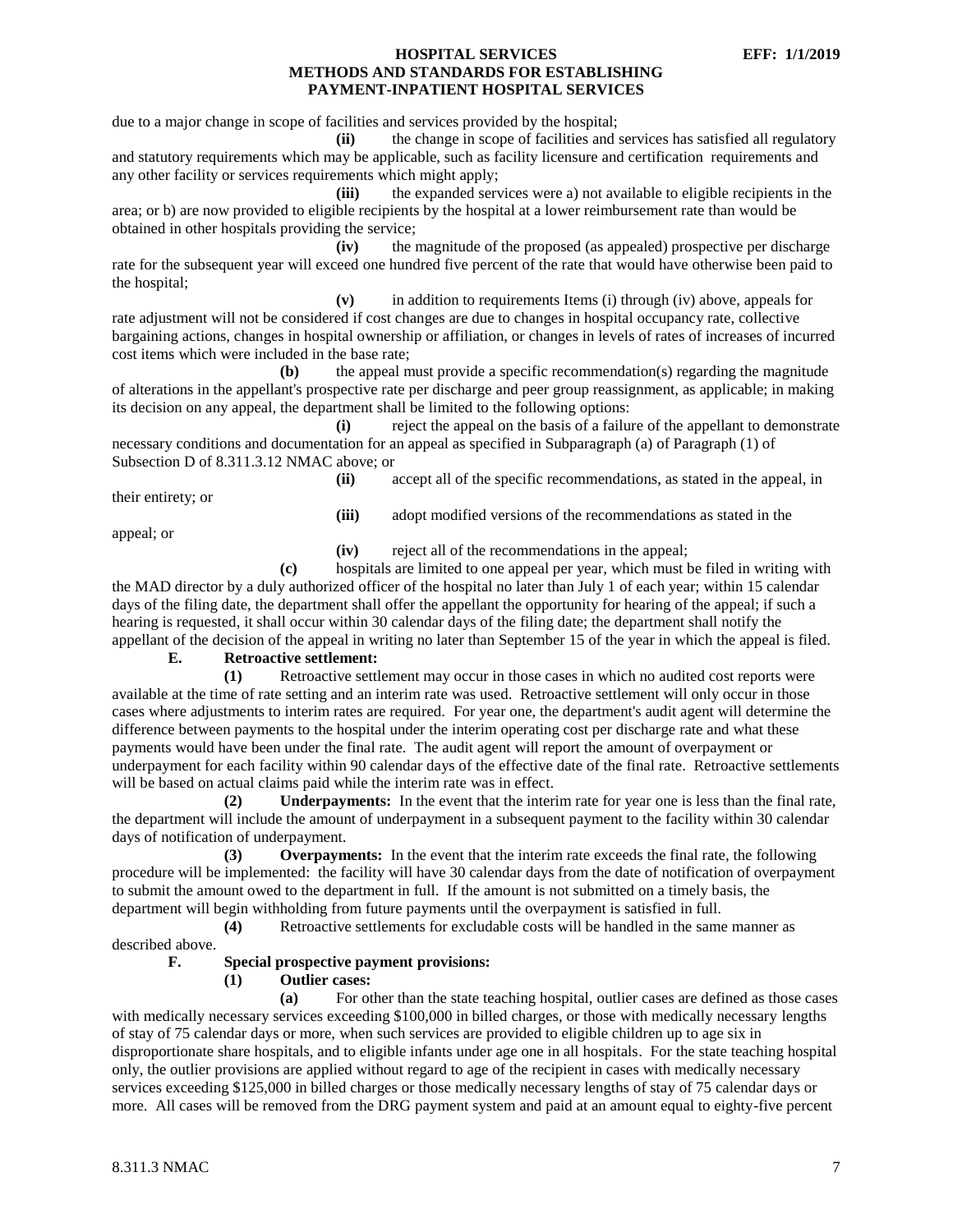of the hospital's standardized cost. Standardized costs are determined by multiplying the hospital's allowable billed charges by the hospital's cost-to-charge ratio as calculated from the hospital's most recent cost report.

**(b)** Utilization review will be performed on all outlier cases to determine the medical necessity of services rendered. Should this review determine non-medical necessity for all or part of the services, these services will be deducted from the billed amount prior to payment.

#### **(2) Payment for transfer cases:**

**(a)** All cases transferred from one acute care hospital to another will be monitored under a utilization review policy to ensure that the department does not pay for inappropriate transfers.

**(b)** The following methodology will be used to reimburse the transferring and discharging hospitals for appropriate transfers if both hospitals and any hospital units involved are included in the PPS.

**(i)** A hospital inpatient shall be considered "transferred" when an eligible recipient has been moved from one DRG acute inpatient facility to another DRG acute inpatient facility. Movement of an eligible recipient from one unit to another unit within the same hospital shall not constitute a transfer, unless the eligible recipient is being moved to a PPS exempt unit within the hospital.

**(ii)** The transferring hospital will be paid the lesser of standardized costs or the appropriate DRG payment amount. Should the stay in the transferring hospital qualify for an outlier payment, then the case will be paid as an outlier as described in Subsection F of 8.311.3.12 NMAC. Standardized costs are determined by multiplying the hospital's allowable billed charges by the hospital's cost-to-charge ratio.

**(iii)** The receiving hospital which ultimately discharges the eligible recipient will receive the full DRG payment amount, or, if applicable, any outlier payments associated with the case. All other hospitals which admitted and subsequently transferred the eligible recipient to another acute care hospital during a single spell of illness shall be considered transferring hospitals.

**(c)** If the transferring or discharge hospital or unit is exempt from the PPS, that hospital or unit will be reimbursed according to the method of payment applicable to the particular facility or unit.

**(3) Payment for readmissions:**

**(a)** Readmissions that occur within 24 hours of the previous discharge of an eligible recipient with the same or related diagnosis related group (DRG) will be considered part of the prior admission and not paid separately when the admissions are to the same hospital. When the second admission is to a different hospital, the claims may be reviewed to determine if the initial claim should be considered as a transfer.

**(b)** Readmissions occurring within 15 calendar days of prior acute care admission for a related condition may be reviewed to determine medical necessity and appropriateness of care. If it is determined that either or both admissions were unnecessary or inappropriate, payment for either or both admissions may be denied. Such review may be focused to exempt certain cases at the sole discretion of the department.

**(4) Payment for inappropriate brief admissions:** Hospital stays of up to two calendar days in length may be reviewed for medical necessity and appropriateness of care. (Discharges involving eligible recipient healthy mothers and healthy newborns are excluded from this review provision.) If it is determined that the inpatient stay was unnecessary or inappropriate, the prospective payment for the inpatient discharge will be denied. If the inpatient claim is denied, the hospital is permitted to resubmit an outpatient claim for the services rendered. Such review may be further focused to exempt certain cases at the sole discretion of the department.

**(5) Payment for non-medically warranted days:**

**(a)** Reimbursement for eligible recipients admitted to a hospital receiving services at an inappropriate level of care will be made at rates reflecting the level of care actually received. The number of days covered by the MAD program is determined based only upon medical necessity for an acute level of hospital care.

**(b)** When it is determined that an eligible recipient no longer requires acute-level care but does require a lower level of institutional care, and when placement in such care cannot be located, a DRG hospital will be reimbursed for "awaiting placement" days. Reimbursement will be made at the weighted average rate paid by the department in the preceding calendar year for the level of care needed. There is no limit on the number of covered "awaiting placement" days as long as those days are medically necessary. However, the hospital is encouraged to make every effort to secure appropriate placement for the eligible recipient as soon as possible. During "awaiting placement" days, no ancillary services will be paid, but medically necessary physician visits will be reimbursed.

**(6) Indirect medical education (IME) adjustment:** To help cover the cost of residency programs, each acute care hospital that qualifies as a teaching hospital will receive an IME payment adjustment, which covers the increased operating or patient care costs that are associated with approved intern and resident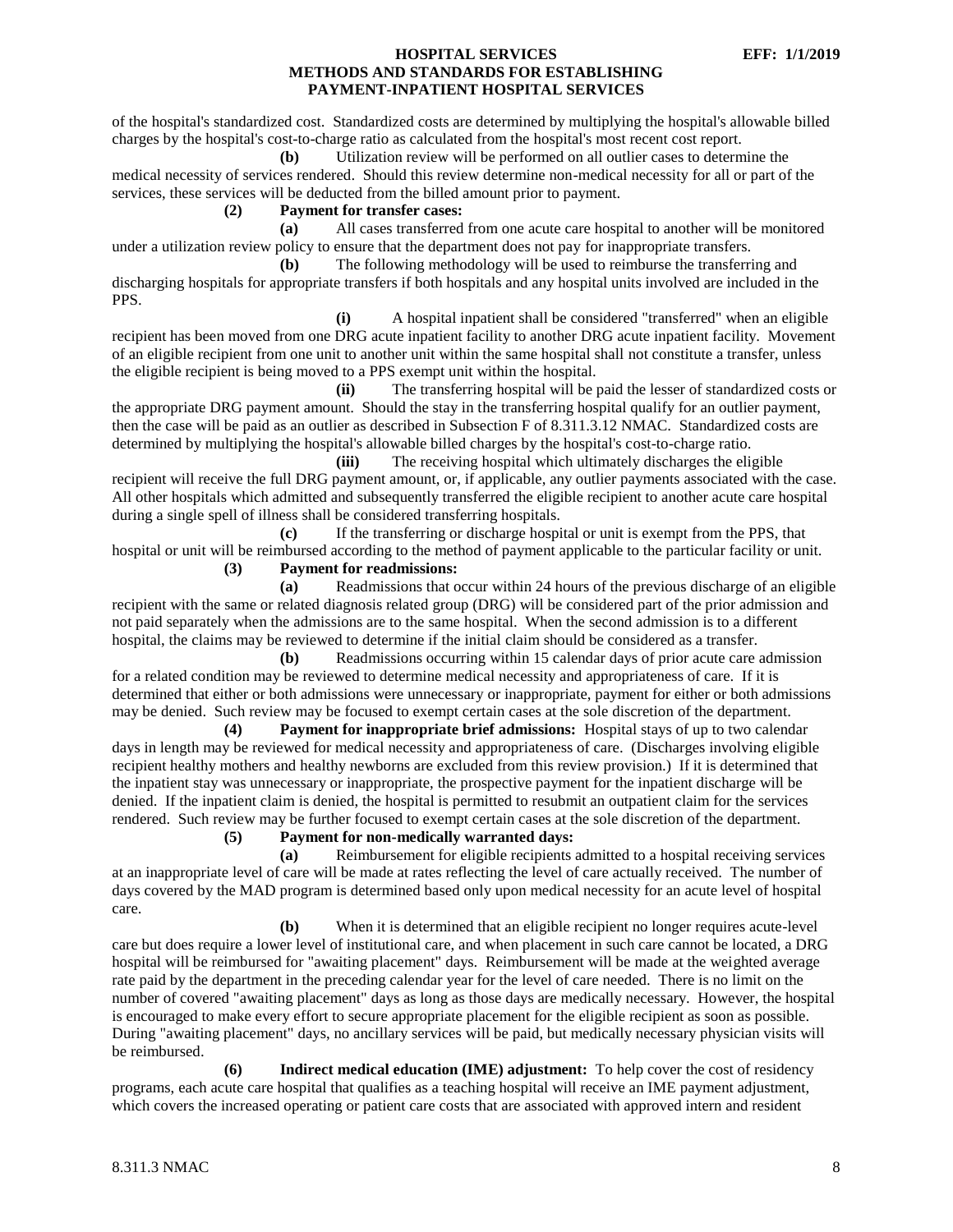programs. The IME payment adjustment is subject to available state and federal funding, as determined by the department and shall not exceed any amounts specified in the *medicaid state plan*.

**(a)** In order to qualify as a teaching hospital and be deemed eligible for an IME

adjustment, the hospital must:

- **(i)** be licensed by the state of New Mexico; and
- **(ii)** be reimbursed on a DRG basis under the plan; and

**(iii)** have 125 or more full-time equivalent (FTE) residents enrolled in approved teaching programs or operate a nationally-accredited primary care residency program.

**(b)** Determination of a hospital's eligibility for an IME adjustment will be done annually by the department, as of the first day of the provider's fiscal year. If a hospital meets the qualification for an IME adjustment after the start of its fiscal year, it will be deemed eligible for the IME adjustment beginning on the first day of the quarter after the date the qualification were met. A determination that a hospital qualifies as a teaching hospital for IME payments is not to be construed as the state teaching hospital with regard to DRG outlier payments or for GME payments.

**(c)** The IME payment will be calculated separately for regular medicaid and group VIII (the other adult group who are newly eligible for medicaid under the affordable care act).

**(d)** The IME payment amount by population group is determined by multiplying DRG operating payments for each group, which are DRG payments and outlier payments, by the IME adjustment factor computed by the following formula:

# $1.89*((1+R)^{0.405}-1)$

where R equals the number of approved full-time equivalent (FTE) residents divided by the number of available beds (excluding nursery and neonatal bassinets). FTE residents are counted in accordance with 42 CFR 412.105(f), except that the limits on the total number of FTE residents in 42 CFR 412.10(f)(1)(iv) shall not apply, and at no time shall exceed 450 FTE residents. For purposes of this paragraph, DRG operating payments include the estimated average per discharge amount that would otherwise have been paid for MAD managed care enrollees if those persons had not been enrolled in managed care.

**(e)** Quarterly IME payments will be made to qualifying hospitals at the end of each quarter. Prior to the end of each quarter, the provider will submit to the department's audit agent the information necessary to make the calculation, i.e. number of beds, number of estimated residents for the quarter, and the MAD DRG amount. After review and adjustment, if necessary, the audit agent will notify the department of the amount due to/from the provider for the application quarter. Final settlement of the IME adjustment amount will be made through the cost report; that is, the number of beds, residents, and DRG amounts used in the quarterly calculation will be adjusted to the actual numbers shown on the provider's cost report for those quarters.

**(7) Payment for direct graduate medical education (GME):** For services provided on or after July 1, 1998, payment to hospitals for GME expense is made on a prospective basis as described in this section. Payments will be made quarterly to qualifying hospitals, at a rate determined by the number of resident full-timeequivalents (FTEs) in the various categories defined below, who worked at the hospital during the preceding year, and subject to an upper limit on total payments. The GME payment is subject to available state and federal funding, as determined by the department, and shall not exceed any amounts specified in the *medicaid state plan*.

**(a)** To be counted for MAD reimbursement, a resident must be participating in an approved medical residency program, as defined by medicare in 42 CFR 413.75. With regard to categorizing residents, as described in Subparagraph (b) of Paragraph (9) below, the manner of counting and weighting resident FTEs will be the same as is used by medicare in 42 CFR 413.79 except that the number of FTE residents shall not be subject to the FTE resident cap described in 42 CFR 413.79(b)(2). Resident FTEs whose costs will be reimbursed by the department as a medical expense to a federally qualified health center are not eligible for reimbursement under this section. To qualify for MAD GME payments, a hospital must be licensed by the state of New Mexico, be currently enrolled as a MAD provider, and must have achieved a MAD inpatient utilization rate of five percent or greater during its most recently concluded hospital fiscal year. For the purposes of this section, the MAD inpatient utilization rate will be calculated as the ratio of New Mexico MAD eligible days, including inpatient days paid under MAD managed care arrangements, to total inpatient hospital days.

**(b)** Approved resident FTEs are categorized as follows for MAD GME payment:

**(i) Primary care/obstetrics resident:** Primary care is defined per 42

**(ii) Rural health resident:** A resident is defined as participating in a designated rural health residency program. Residents enrolled in a designated rural health residency program will be counted as a rural health resident FTE for the entire duration of their residency, including those portions of their

CFR 413.75(b).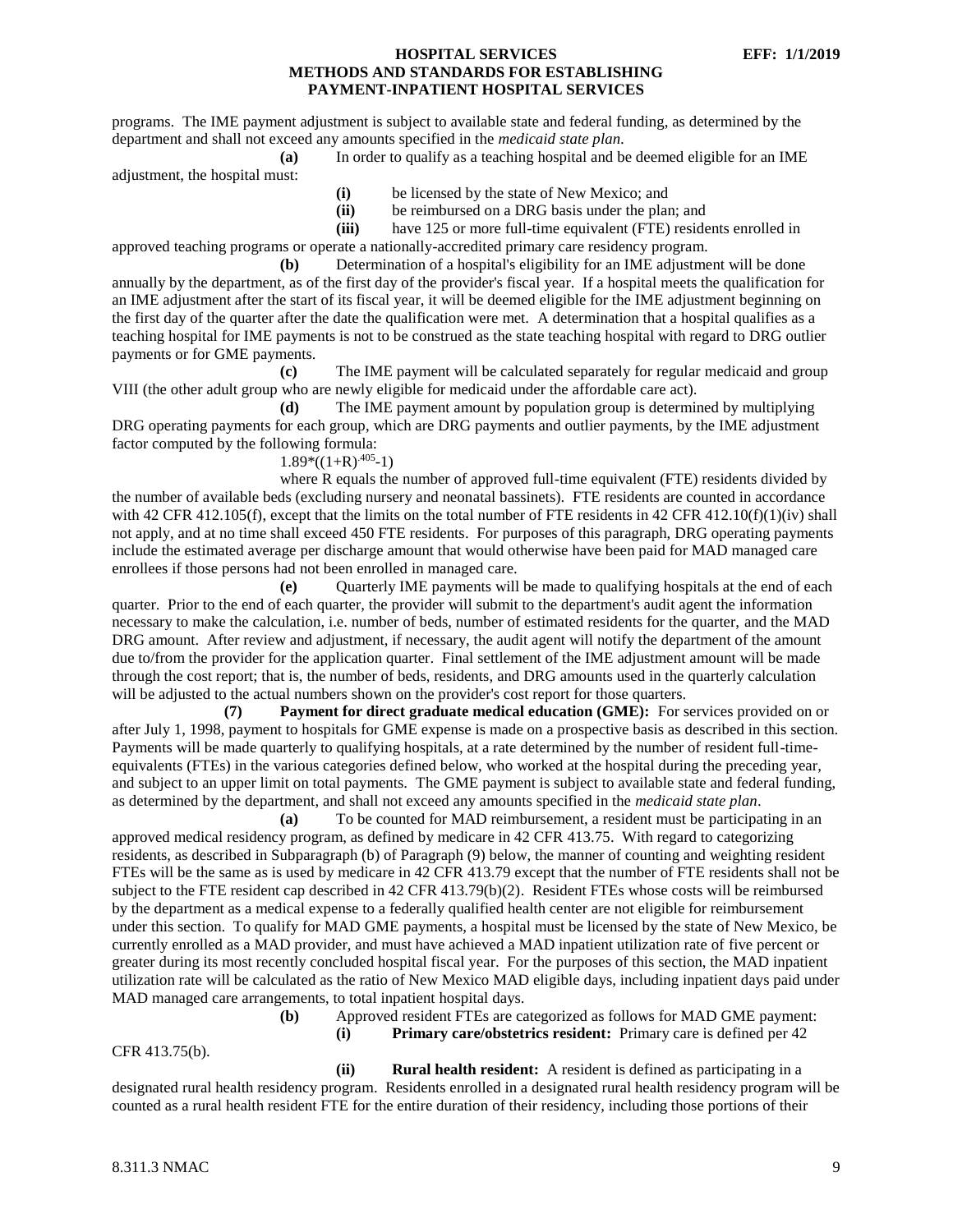residency which may be served in a non-rural hospital or clinic. Should any resident meet the criteria for both rural health and primary care in this section, this resident will be counted as a rural health resident.

**(iii) Other approved resident:** Any resident not meeting the criteria in

Items (i) or (ii), above.

#### **(c) MAD GME payment amount per resident FTE:**

**(i)** The annual MAD payment amount per resident FTE with state fiscal

year 2017 is as follows:

| Primary care/obstetrics resident: | \$41,000 |
|-----------------------------------|----------|
| Rural health resident:            | \$52,000 |
| Other resident:                   | \$50,000 |
|                                   |          |

**(ii)** The per resident amounts specified in Item (i) of Subparagraph (c) of Paragraph (9) of Subsection F of 8.311.3.11 NMAC will be inflated for state fiscal years beginning on or after July 1, 2017 using the annual inflation update factor described in Item (ii) of Subparagraph (d) of Paragraph (7) of Subsection F of 8.311.3.11 NMAC.

#### **(d) Annual inflation update factor:**

**(i)** Effective for state fiscal years 2000 and beyond, the department has updated the per resident GME amounts and the upper limit on GME payments for inflation, using the market basket forecast published in the CMS Dallas regional medical services letter issued for the quarter ending in March 1999 to determine the GME rates for state fiscal year 2000 (July 1, 1999 - June 30, 2000).

**(ii)** The department will use the market basket forecast shown for PPS hospitals that is applicable to the period during which the rates will be in effect. MAD will determine the percentage of funds available for GME payments to eligible hospitals.

### **(e) Annual upper limits on GME payments:**

**(i)** Total annual MAD GME payments will be limited to \$18,500,000 for state fiscal year 2017. This amount will be updated for inflation, beginning with state fiscal year 2018, in accordance with Subparagraph (d) of Paragraph (7) of Subsection F of 8.311.3.11 NMAC.

**(ii)** Total annual GME payments for residents in Category B.3, "Other," will be limited to the following percentages of the \$18,500,000 total annual limit (as updated for inflation in accordance with Subparagraph (d) of Paragraph (7) of Subsection F of 8.311.3.11 NMAC):

| state fiscal year 1999                | 58.3 percent |
|---------------------------------------|--------------|
| state fiscal year 2000                | 56.8 percent |
| state fiscal year 2001                | 53.3 percent |
| state fiscal year 2002                | 50.7 percent |
| state fiscal year 2003                | 48.0 percent |
| state fiscal year 2004                | 45.5 percent |
| state fiscal year 2005                | 43.0 percent |
| state fiscal year 2006                | 40.4 percent |
| state fiscal year 2017 and thereafter | no limit     |
|                                       |              |

**(f) Allocation Methodology:** The result of the GME payment calculation will be allocated between regular medicaid and group VIII (the other adult group who are newly eligible for medicaid under the affordable care act) based on the medicaid enrollment ratio from the most recent available quarter.

# **(g) Reporting and payment schedule:**

**(i)** Hospitals will count the number of residents working according to the specification in this part during each fiscal year (July 1 through June 30) and will report this information to the department by December 31. Counts will represent the weighted average number of residents who worked in the hospitals during the specified 12-month period. Hospitals may also add to this count any FTEs associated with newly approved residency programs that will be implemented on or before the start of the prospective GME payment year, to the extent that these FTEs are not already reflected in the weighted average counts of the preceding year. To illustrate, resident FTE amounts would be counted from 07/01/96 - 06/30/97 for the payment year 07/01/98 - 06/30/99. The department may require hospitals to provide documentation necessary to support the summary counts provided.

**(ii)** The department will establish the amount payable to each hospital for the prospective payment period that will begin each July 1. Should total payments as initially calculated exceed either of the limitations in Subsection D of 8.311.3.11 NMAC, the amount payable to each will be proportionately reduced.

(**iii)** The annual amount payable to each hospital is divided into four equal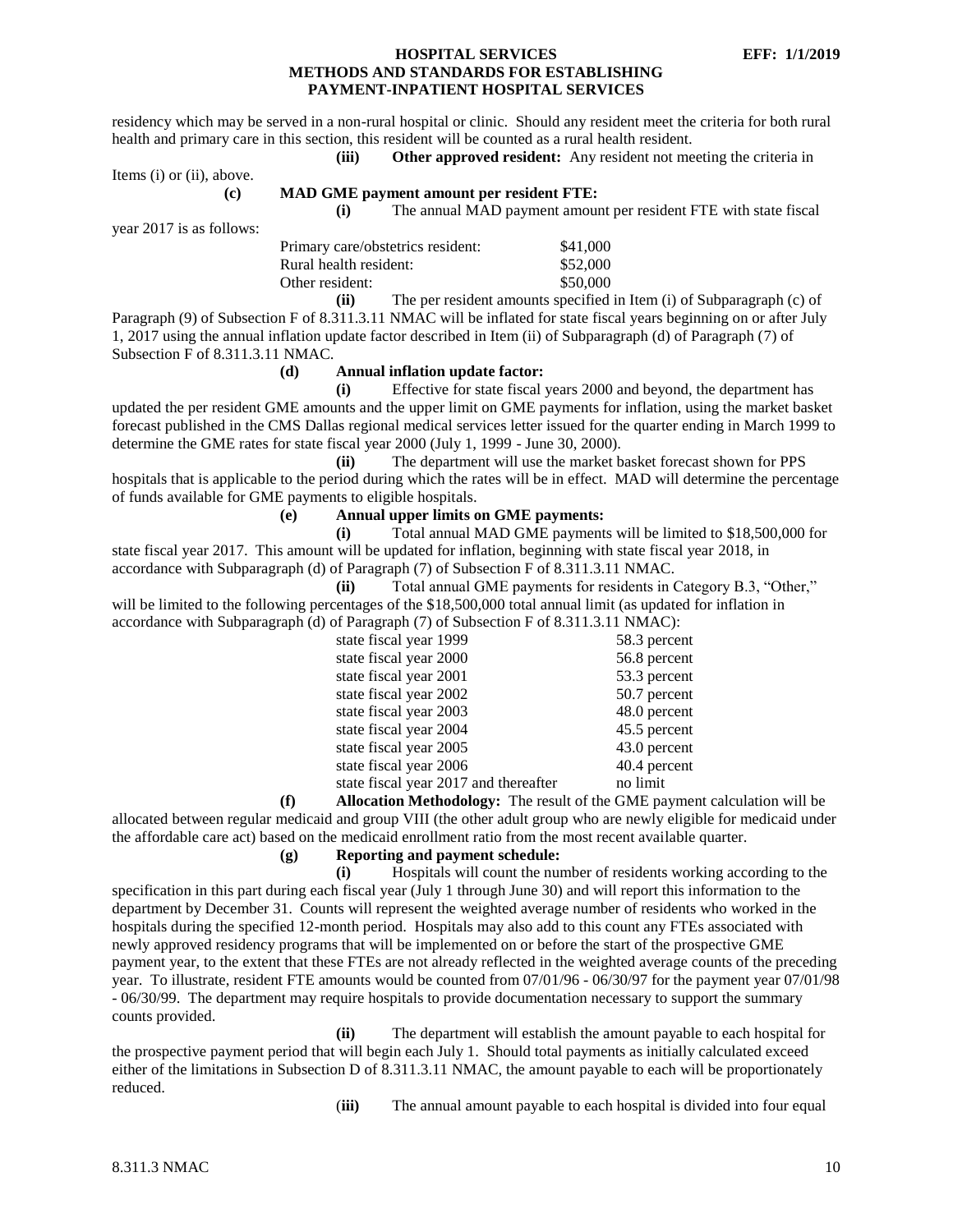payments. These payments will be made by the department on or about the start of each prospective payment quarter.

**(iv)** Should a facility not report timely with the accurate resident

information as required in Item (i) of Subparagraph (f) of Paragraph (7) of Subsection F of 8.311.3.11 NMAC above, it will still be entitled to receive payment for any quarter yet remaining in the prospective payment year, after acceptable information has been submitted. However, payments to untimely reporting facilities will be limited to the amount of funds that remain available under the upper limits described in Subsection D of 8.311.3.11 NMAC, after prospective payment amounts to timely filing facilities have been established.

[8.311.3.12 NMAC - Rp, 8.311.3.12 NMAC, 6/1/2016; A, 1/1/2018; A, 1/1/2019]

<span id="page-11-0"></span>**8.311.3.13 DISPROPORTIONATE SHARE HOSPITALS:** To take into account the situation of hospitals serving a disproportionate number of low-income patients with special needs, a payment will be made to qualifying hospitals.

**A. Criteria for deeming hospitals eligible for a disproportionate share payment:**

**(1)** Determination of each hospital's eligibility for a disproportionate share payment for the MAD inpatient utilization rate as listed below, will be done annually by the department's audit agent, based on the hospital's most recently filed cost report. Hospitals which believe they qualify under the low income utilization rate must submit documentation justifying their qualification. This documentation should be submitted to the department by March 31 of each year.

**(2)** In the case of a DRG hospital with a PPS exempt specialty unit, data from the entire facility will be considered to determine DSH status.

**(3)** The following criteria must be met before a hospital is deemed to be eligible:

**(a)** Minimum criteria: The hospital must have:

**(i)** a MAD inpatient utilization rate greater than the mean MAD inpatient utilization rate for hospitals receiving MAD payments in the state; or

**(ii)** a low-income utilization rate exceeding twenty-five percent; (refer to Subparagraph (b) of Paragraph (3) of Subsection A of 8.311.3.13 NMAC for definitions of these criteria).

**(iii)** The hospital must have at least two obstetricians with staff privileges at the hospital who have agreed to provide obstetric services to eligible recipients entitled to such services under MAD; in the case of a hospital located in a rural area (defined as an area outside of a metropolitan statistical area (MSA), as defined by the United States executive office of management and budget), the term "obstetrician" includes any physician with staff privileges at the hospital to perform non-emergency obstetric procedures.

**(iv)** Item (iii) of Subparagraph (a) of Paragraph (3) of Subsection A of 8.311.3.13 NMAC does not apply to a hospital which meets the following criteria: the inpatients are predominantly individuals under 18 years of age; or the hospital did not offer non-emergency obstetric services as of December 22, 1987;

**(v)** the hospital must have, at a minimum, a MAD inpatient utilization rate

(MUR) of one percent.

# **(b) Definitions of criteria:**

**(i)** MAD inpatient utilization: For a hospital, the total number of its MAD inpatient days in a cost reporting period, divided by the total number of the hospital's inpatient days in the same period. These include both MAD managed care and non-managed care MAD inpatient days.

**(ii)** Low-income utilization rate: For a hospital, the sum (expressed as a percentage) of the following fractions: the sum of total MAD inpatient and outpatient net revenues (this includes MAD managed care and non-managed care revenues) paid to the hospital, plus the amount of the cash subsidies received directly from state and local governments in a cost reporting period, divided by the total amount of net revenues of the hospital for inpatient and outpatient services (including the amount of such cash subsidies) in the same cost reporting period; and the total amount of the hospital's charges for inpatient hospital services attributable to charity care (care provided to individuals who have no source of payment, third-party or personal resources) in a cost reporting period, less the amount of the cash subsidies received directly from the state and local governments in that period reasonably attributable to inpatient hospital services, divided by the total amount of the hospital's charges for inpatient services in the hospital in the same period. If this number is zero or less than zero, then it is assumed to be zero. The total inpatient charges attributed to charity care shall not include contractual allowances and discounts (other than for indigent patients not eligible for medical assistance under an approved MAD state plan), that is, reductions in charges given to other third-party payers, such as HMOs, medicare, or Blue Cross.

**(iii)** The medicaid utilization rate (MUR) is computed as follows: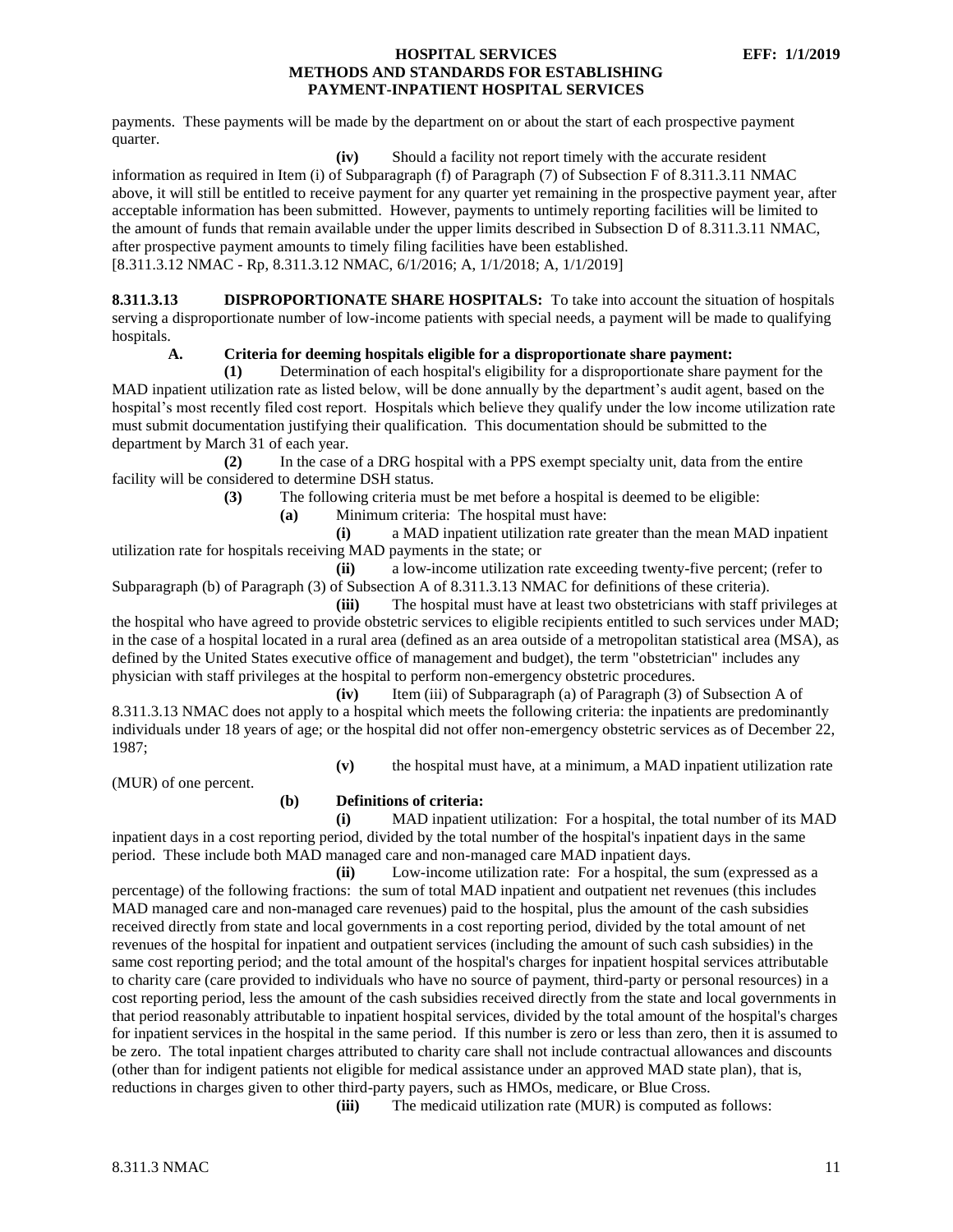#### MUR  $% = 100 x M/T$

 $M =$  hospital's number of inpatient days attributable to eligible recipients under the MAD state plan; these include MAD managed care and non-managed care days

 $T =$  hospital's total inpatient days.

**(iv)** Newborn days, days in specialized wards, and administratively

necessary days are included in this calculation. Additionally, days attributable to individuals eligible for medicaid in another state are included. MAD inpatient days includes both MAD managed care and non-managed care patient days.

**(v)** The numerator (M) does not include days attributable to recipients 21 or older in institutions for mental disease (IMD) as these patients are not eligible for MAD coverage in IMDs under the New Mexico state plan and cannot be considered a MAD day.

**B. Inpatient disproportionate share pools:** Section 1923 of the Social Security Act allows qualifying hospitals to receive a disproportionate share payment, in addition to their allowable regular claims payments and any other payments to which they are entitled. This determination is performed annually as described in Subsection A of 8.311.3.13 NMAC. Qualifying hospitals will be classified into one of three disproportionate share hospital pools: Teaching PPS hospitals, non-teaching PPS hospitals, and PPS-exempt (TEFRA) hospitals. Hospitals may also qualify for a payment from a fourth pool: reserve pool, as explained in this Subsection C of 8.311.3.13 NMAC below.

**(1)** To qualify as a teaching hospital and be eligible for the teaching hospital DSH payment, the hospital must:

**(a)** be licensed by the state of New Mexico; and

**(b)** reimbursed, or be eligible to be reimbursed, under the DRG basis under the

plan; and

**(c)** have 125 or more full-time equivalent (FTE) residents enrolled in approved

teaching programs.

**(2)** A non-teaching PPS (DRG) hospital qualifies if it is an in-state acute care hospital reimbursed by or eligible to be reimbursed by prospective payment methodology.

**(3)** A PPS-exempt hospital (TEFRA) such as rehabilitation hospitals, children's hospitals, or free-standing psychiatric hospitals, qualify if it is reimbursed by or eligible to be reimbursed by TEFRA methodology as described in 8.311.3.11 NMAC.

**(4)** The reserve pool is to compensate DSH qualifying hospitals which have had a disproportionate shift in the delivery of services between low-income and MAD-covered inpatient days in any given quarter. A hospital will qualify for payment from the reserve pool if its charity ratio, as described in Item (ii) of Subparagraph (b) of Paragraph (3) of Subsection A of 8.311.3.13 NMAC, exceeds twenty percent. A qualifying hospital may receive a payment from the reserve pool in addition to its payment from one of the three other pools.

**C. Disproportionate share hospital payments:**

**(1)** DSH payments are subject to available state and federal funding, as determined by the department.

**(2)** If DSH funds are available, they shall be allocated to each pool and paid to qualifying hospitals based on the number of MAD discharges. These include both MAD managed care and non-managed care discharges. A discharge occurs when a patient dies in the hospital, is formally released from the hospital, or is transferred to another hospital or nursing home.

**(3)** Payments are made quarterly, with the annual amount for the pool divided into four parts, and each part distributed after the end of each quarter based on MAD discharges during that quarter. The quarterly payment to each hospital qualifying for DSH pools one, two, or three will be computed by dividing the number of MAD discharges for that hospital by the total number of MAD discharges from all hospitals qualifying for that DSH pool and then multiplying this pro-rata share by the quarterly allocation for the respective pool. This amount cannot exceed the OBRA 93 DSH limit, which is described in Subsections E and F of 8.311.3.13 NMAC.

**(4)** MAD will review the allocation of DSH funds prior to the start of each state fiscal year and may re-allocate funds between pools at that time in consideration of shifts in the hospital utilization of MAD and low-income/indigent care patients.

**(5)** The percentages allocated to each pool for state fiscal year 1998 are as listed below. The total allocations shall be adjusted in subsequent state fiscal years based on the medicare prospective payment update factor (MPPUF) or the DSH budget as defined by the department. The base year DSH budget for state fiscal year 1998 is \$22,000,000.00.

**(a)** The teaching PPS hospital DSH pool is fifty-six percent of the overall DSH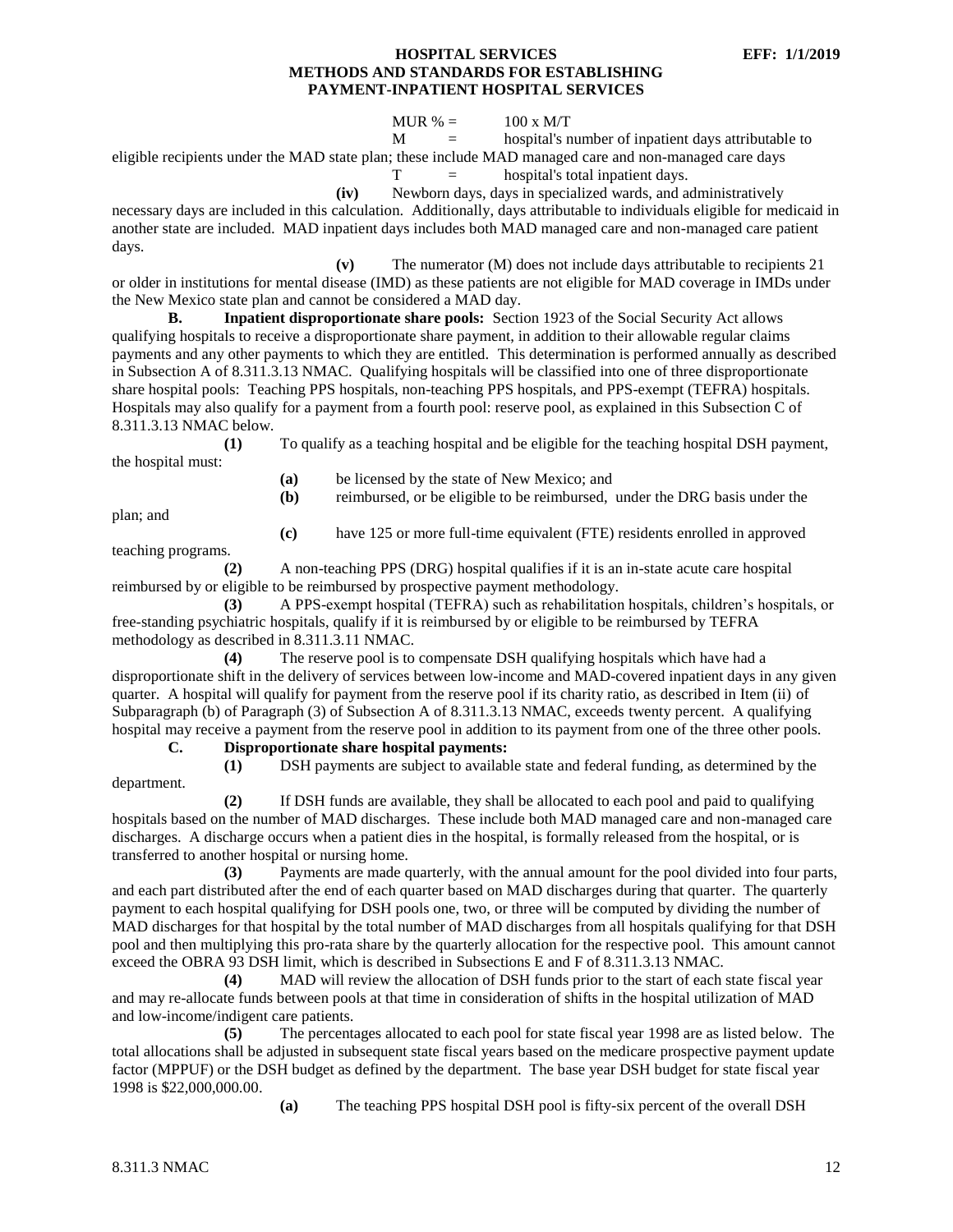budget, as defined by HSD.

**(b)** The non-teaching PPS (DRG) hospital DSH pool is twenty two and a half percent of the overall DSH budget, as defined by HSD.

**(c)** The PPS-exempt hospital (TEFRA) DSH pool is one and a half percent of the overall DSH budget, as defined by HSD.

**(d)** The reserve DSH pool is twenty percent of the overall DSH budget, as defined by HSD. Quarterly payments may be made directly from the reserve pool to hospitals qualifying for any of the other three DSH pools at the rate of N dollars per MAD discharge, where N is equal to the fraction described in Item (ii) of Subparagraph (b) of Paragraph (3) of Subsection A of 8.311.3.13 NMAC minus twenty percent, multiplied by \$1,750.

**D. Request for DSH payment procedures:** Hospitals must submit to the department the number of MAD discharges (both managed care and fee for service discharges), which they have incurred 30 calendar days after the end of each quarter. The department will review the hospital's documentation supporting their discharge information. Any requests received later than 60 calendar days from the end of the quarter will be denied as untimely.

**E. DSH limits:**

**(1)** Pursuant to section 1923 (g) of the Social Security Act, a limit is placed on the payment adjustment for any hospital. A hospital's payment adjustment determined in Subsections B through D of 8.311.3.13 NMAC shall not exceed that hospital's hospital-specific DSH limit, as determined under Subsection E of 8.311.3.13 NMAC. This limit is calculated as follows:

 $DSH$  limit  $=$   $M + U$  $M =$  Cost of services to eligible recipients, less the amount paid by the MAD program under the non-DSH payment provisions of this plan  $U =$  Cost of services to uninsured patients, less any cash payments

made by them.

**(2)** The cost of services will include both inpatient and outpatient costs for purposes of calculating the limit. The "costs of services" are defined as those costs determined allowable under this plan. "Uninsured patients" are defined as those patients who do not possess health insurance or do not have a source of third-party payment for services provided, including individuals who do not possess health insurance which would apply to the service for which the individual sought treatment. Payments made to a hospital for services provided to indigent patients made by the state or a unit of local government within the state shall not be considered to be a source of third-party payment.

**(3)** Recovery of Overpayments: The department has one year from the date of discovery of an overpayment to a provider to recover or seek to recover the overpayment before the federal share must be refunded to CMS in accordance with 42 CFR 433.312. Upon DSH reconciliation, the audit agent or the department will notify the provider in writing of an overpayment and will specify the dollar amount that is subject to recovery. The provider has 90 calendar days from the date of notification to submit the payment in full unless otherwise directed by the department.

**F. Limitations in New Mexico DSH allotment:** If the DSH payment amounts as described in Subsections C through E of 8.311.3.13 NMAC above, exceed in any given year, the federal determined DSH allotment for New Mexico, the DSH allocations by pool will be reduced proportionately to a level in compliance with the New Mexico DSH allotment.

[8.311.3.13 NMAC - Rp, 8.311.3.13 NMAC, 6/1/2016; A, 1/1/2019]

# <span id="page-13-0"></span>**8.311.3.14 DETERMINATION OF ACTUAL, ALLOWABLE, AND REASONABLE COSTS: A. Adequate cost data:**

**(1)** All hospitals must provide adequate cost data based on financial and statistical records which can be verified by qualified auditors. The hospital will submit a cost report each year. The cost data must be based on an approved method of cost finding and on the accrual basis of accounting. However, where governmental institutions operate on a cash basis of accounting, cost data on this basis will be acceptable, subject to appropriate treatment of capital expenditures.

**(2)** The cost finding method to be used by hospitals will be the step-down method. This method recognizes that services rendered by certain non-revenue-producing departments or centers are utilized by certain other non-revenue-producing centers. All costs of non-revenue-producing centers are allocated to all centers which they serve, regardless of whether or not these centers produce revenue. The cost of the non-revenueproducing center serving the greatest number of other centers while receiving benefits from the least number of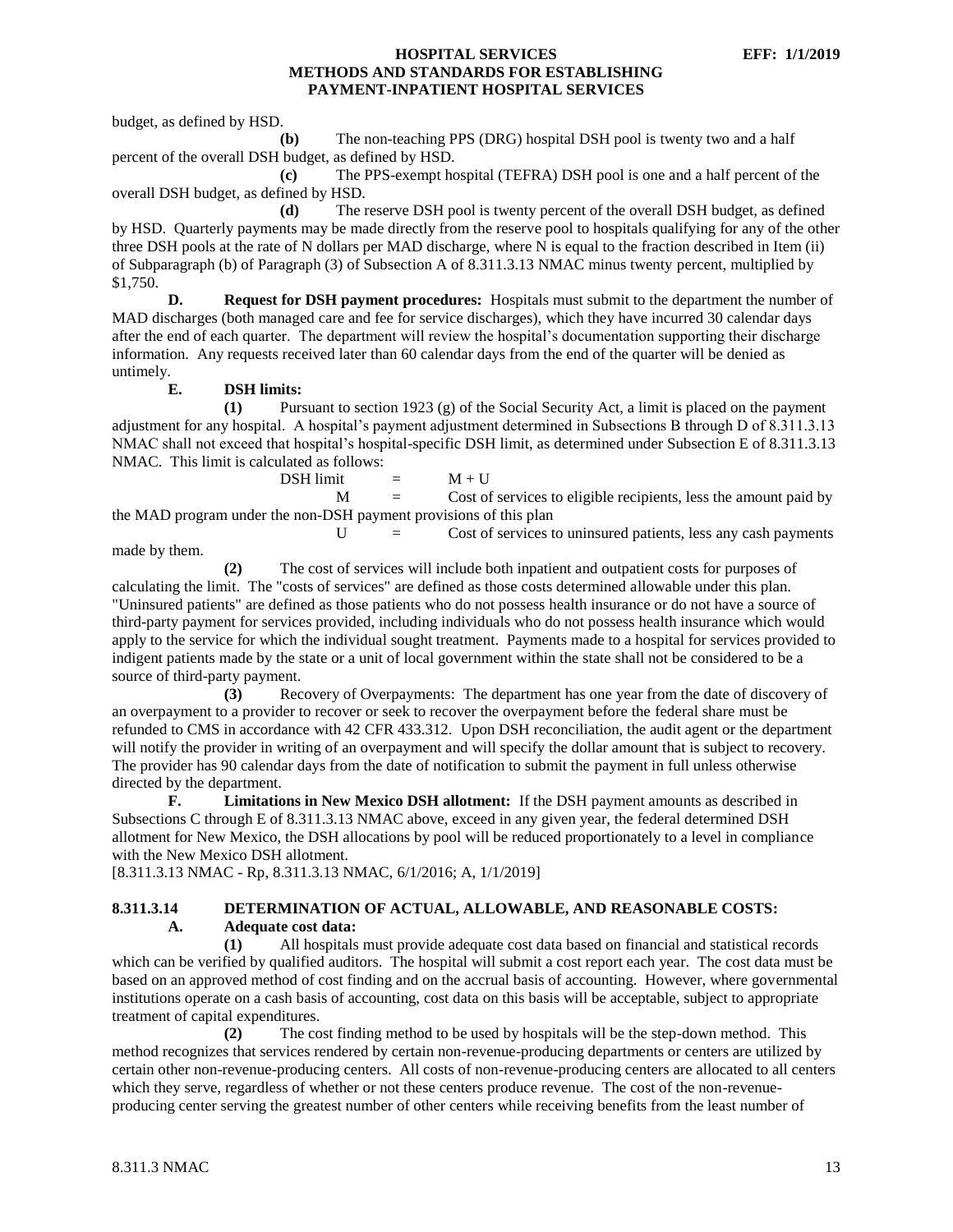centers is apportioned first. Following the apportionment of the cost of the non-revenue-producing center, that center will be considered "closed" and no further costs will be apportioned to it. This applies even though it may have received some service from a center whose cost is apportioned later. Generally when two centers render services to an equal number, that center which has the greatest amount of expense will be allocated first.

**B. Reporting year:** For the purpose of determining payment rates, the reporting year is the hospital's fiscal year.

**C. Cost reporting:** At the end of each of its fiscal years, the hospital will provide to the department or its audit agent an itemized list of allowable costs (financial and statistical report) on the New Mexico MAD cost reporting form. The cost report must be submitted within five months after the close of the hospital's fiscal year. Failure to file a report within the five month limit, unless an extension is granted, will result in any or all of the following: suspensions of MAD payments, suspension of the provider's medicaid number, or a penalty of \$100 per day until such time as the report and other substantiating data is received. Extensions may be granted based on 42 CFR Part 413.

# **D. Retention of records:**

**(1)** Each hospital will maintain financial and statistical records of the period covered by such cost report for a period of not less than four years following the date of submittal of the New Mexico MAD cost report to the department. These records must be accurate and in sufficient detail to substantiate the cost data reported. The provider will make such records available upon demand to representatives of the department, the state of New Mexico audit agent, or the United States department of health and human services.

**(2)** The department or its audit agent will retain all cost reports submitted by providers for a period of not less than three years following the date of final settlement of such reports.

**E. Audits:**

**(1) Desk audit:** Each cost report submitted will be subjected to a comprehensive desk audit by the state's audit agent. This desk audit is for the purpose of analyzing the cost report. After each desk audit is performed, the audit agent will submit a complete report of the desk review to the department.

**(2) Field audit:** Field audits will be performed on all facilities and per the auditing schedule established by medicare. The purpose of the field audit of the facility's financial and statistical records is to verify that the data submitted on the cost report is accurate, complete, and reasonable. The field audits are conducted in accordance with generally accepted auditing standards. Field audits are of sufficient scope to determine that only proper items of cost applicable to the service furnished were included in the provider's calculation of its cost and to determine whether the expense attributable to such proper items of cost was accurately determined and reasonable. After each field audit is performed, the audit agent will submit a complete report of the audit to the department. This report will meet generally accepted auditing standards and shall declare the auditor's opinion as to whether, in all material respects, the costs reported by the provider are allowable, accurate, and reasonable. These audit reports will be retained by the department for a period of not less than three years from the date of final settlement of such reports. Audits will be performed in accordance with applicable federal regulations.

**F. Overpayments:** All overpayments found in audits will be accounted for on the CMS-64 report in accordance with 42 CFR 433.300 through 42 CFR 433.322.

**G. Allowable and non-allowable costs:** Allowable costs, non-allowable costs, and reasonableness of costs will be determined as on the basis of the medicare health insurance manual (HIM-15). [8.311.3.14 NMAC - Rp, 8.311.3.14 NMAC, 6/1/2016; A, 1/1/2019]

# <span id="page-14-0"></span>**8.311.3.15 PUBLIC DISCLOSURE OF COST REPORTS:**

**A.** As required by law, cost reports submitted by participating providers as a basis for reimbursement are available to the public upon receipt of a written request to the medical assistance program audit agent. Disclosure information is limited to cost report documents required by social security administration regulations and, in the case of a settled cost report, the notice of program settlement.

**B.** The request must identify the provider and the specific report(s) requested.

**C.** The provider whose report has been requested will be notified by the MAD audit agent that its cost report has been requested, by whom the request was made, and that the provider shall have 10 calendar days in which to comment to the requestor before the cost report is released.

**D.** The cost for copying will be charged to the requestor. [8.311.3.15 NMAC - Rp, 8.311.3.15 NMAC, 6/1/2016]

<span id="page-14-1"></span>**8.311.3.16 SEVERABILITY:** If any provision of this regulation is held to be invalid, the remainder of the regulations shall not be affected thereby.